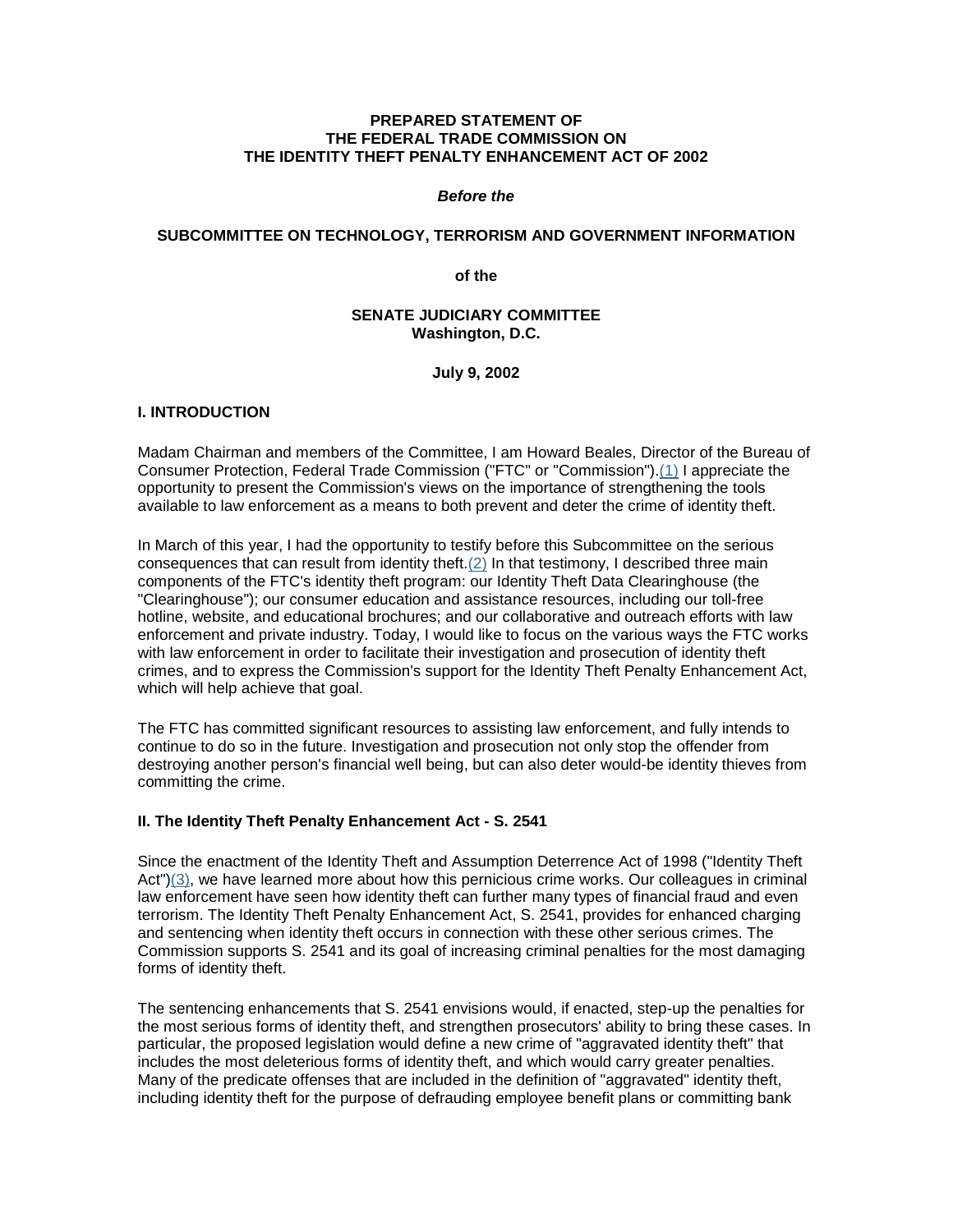fraud, have predictably serious consequences to both the individual and institutional victims of the crime. Each of these would carry a two-year consecutive enhancement to the sentence. Enhanced five-year consecutive penalties would result if a terrorist or terrorist-related offense is involved.

S. 2541 also streamlines proof requirements by including the possession of identifying information with intent to commit identity theft as an element of the crime. These provisions, together with the enhanced sentences for aggravated identity theft, will make identity theft cases easier to investigate and to prosecute successfully.

## **III. The Complaint Clearinghouse**

The Identity Theft Act directed the FTC to, among other things, log the complaints from victims of identity theft and refer those complaints to appropriate entities such as appropriate law enforcement agencies. Before launching our complaint system, the Commission took a number of steps to ensure that it would meet the needs of criminal law enforcement. For example, in April 1999, representatives from ten federal law enforcement agencies, five banking regulatory agencies, the US Sentencing Commission, the National Association of Attorneys General and the New York State Attorney General's Office met at the FTC to share their thoughts on what the FTC's complaint database and comprehensive consumer education booklet should contain. The roundtable participants also established a working group that provided feedback throughout the construction of the database. The FTC opened the consumer hotline and began adding complaints to the resulting Clearinghouse in November 1999. Law enforcement organizations nationwide who were members of our Consumer Sentinel Network (the FTC's universal fraud complaint database) gained access to the Clearinghouse via our secure Web site in July of 2000.

To ensure that the database operates as a national clearinghouse for complaints, the FTC has solicited complaint entry from other critical sources. For example, in November 2000, the International Association of Chiefs of Police (IACP) unanimously passed a resolution in support of curbing identity theft that, among other things, calls upon local police to refer identity theft victims to the FTC's hotline so that their complaints will be available to law enforcement officers nationwide through the Clearinghouse. In February 2001, the Social Security Administration Office of Inspector General (SSA-OIG) began providing the FTC complaints from its fraud hotline, significantly enriching our database. As a result of these efforts, the Clearinghouse has become a key element in identity theft investigations.

Many of the agencies that collaborated on the development of the Clearinghouse also participate in the Attorney General's White Collar Crime Task Force's Subcommittee on Identity Theft. Subcommittee members and other Consumer Sentinel users have told the FTC that the Clearinghouse is used primarily in two ways: to initiate new investigations, and even more often, to identify additional victims, suspects, addresses, phone numbers and criminal activities related to an ongoing investigation.

The Clearinghouse provides a much fuller picture of the nature, prevalence, and trends of identity theft than was previously available.(4) In 2000, our first full year of operation, we entered more than 31,000 consumer complaints into the database. In 2001, that number grew to 86,168. As of the end of May this year, only five months into the calendar year, 55,000 complaints have already been added to the database. These numbers reflect complaints only, and do not include the tens of thousands of consumers who contacted us with questions on how to prevent identity theft or how to handle the loss or theft of a purse or wallet. This growth means that the Clearinghouse will continue to become a richer source of data for law enforcement, both in terms of developing and enhancing cases, and in providing information about the overall patterns and trends in identity theft.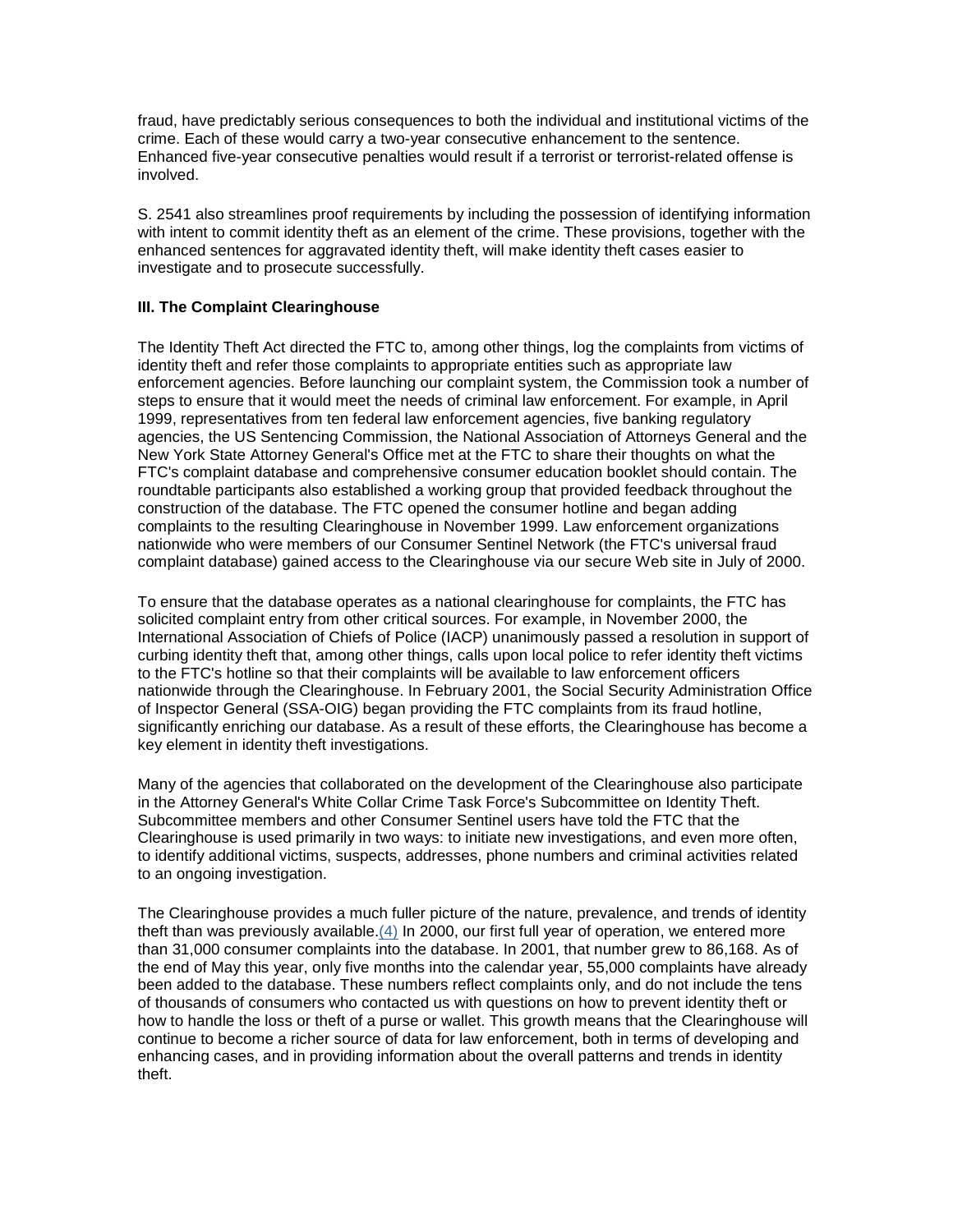Data from the Clearinghouse also assist law enforcement in other important ways. FTC data analysts aggregate the data to develop statistics about the nature and frequency of identity theft. Law enforcement and other policy makers at all levels of government use these reports to better understand the challenges identity theft presents. For instance, we publish charts showing the prevalence of identity theft by states and by cities. The data also demonstrate general trends. The first twelve months of data revealed that over thirty-five percent of victims who called us reported that they had not been able to file police reports. Following the November 2000 IACP resolution that called upon local police to write reports for all incidents of identity theft, the number of victims who were unable to file a report fell by almost half to eighteen percent.

Since the inception of the Clearinghouse, forty-six separate federal agencies and three hundred and six different state and local agencies have signed up for access to the database. Among the agencies represented are over half the state Attorneys General as well as law enforcement from a number of major cities including Baltimore, Dallas, Los Angeles, Miami, San Francisco, and Philadelphia. We want to encourage even greater participation. To that end, since March of this year, we have been conducting outreach and law enforcement training and demonstrating the efficacy of the Clearinghouse at law enforcement conferences around the country. We have seen positive results from these efforts. For example, within three weeks after our training seminar in Chicago, held this May, approximately a third of the participating agencies without prior access to the Clearinghouse had signed up, and we continue to receive applications . As a core component of our program, we will continue to focus resources and to devise new methods for expanding law enforcement access to the database.

# **III. Partnership with the Secret Service**

The Clearinghouse is essentially a tool for criminal investigators and prosecutors. The US Postal Inspection Service(5), the United States Secret Service (the "Secret Service") the SSA-OIG, the Department of Justice (DOJ), and the IACP, along with many other agencies, are outstanding partners in this effort, consistently communicating the availability and advantages of the Clearinghouse to their colleagues.

The Secret Service has made a particularly strong commitment to making the Clearinghouse the centralized investigatory tool for identity theft crimes nationwide. The Secret Service has just begun its second year of detailing a Special Agent to the FTC's identity theft program. This partnership has provided numerous benefits. In addition to the day-to-day assistance of an experienced law enforcement officer with expertise in investigating identity theft crimes, the Secret Service has also provided the FTC with access to powerful data mining and clustering software tools, the research capabilities provided by its financial crimes analysts, and its network of task forces throughout the country.

# **A. Investigative Referrals**

The Clearinghouse, which now contains over 170,000 victim complaints, can be searched with more precision using the Secret Service's data mining and clustering software tools. Taking the results of a search, the Special Agent works with FTC staff to develop the most significant case leads into full investigative reports. As part of that effort, the Secret Service runs the leads through the additional intelligence databases it uses in its own criminal investigations. Since last June, we have been referring the investigative reports to Financial Crimes Task Forces or other appropriate law enforcement entities. In other instances, law enforcement agents from around the country directly contact the FTC with requests for an enhanced database search on a lead they currently have under investigation.

# **B. Law Enforcement Training**